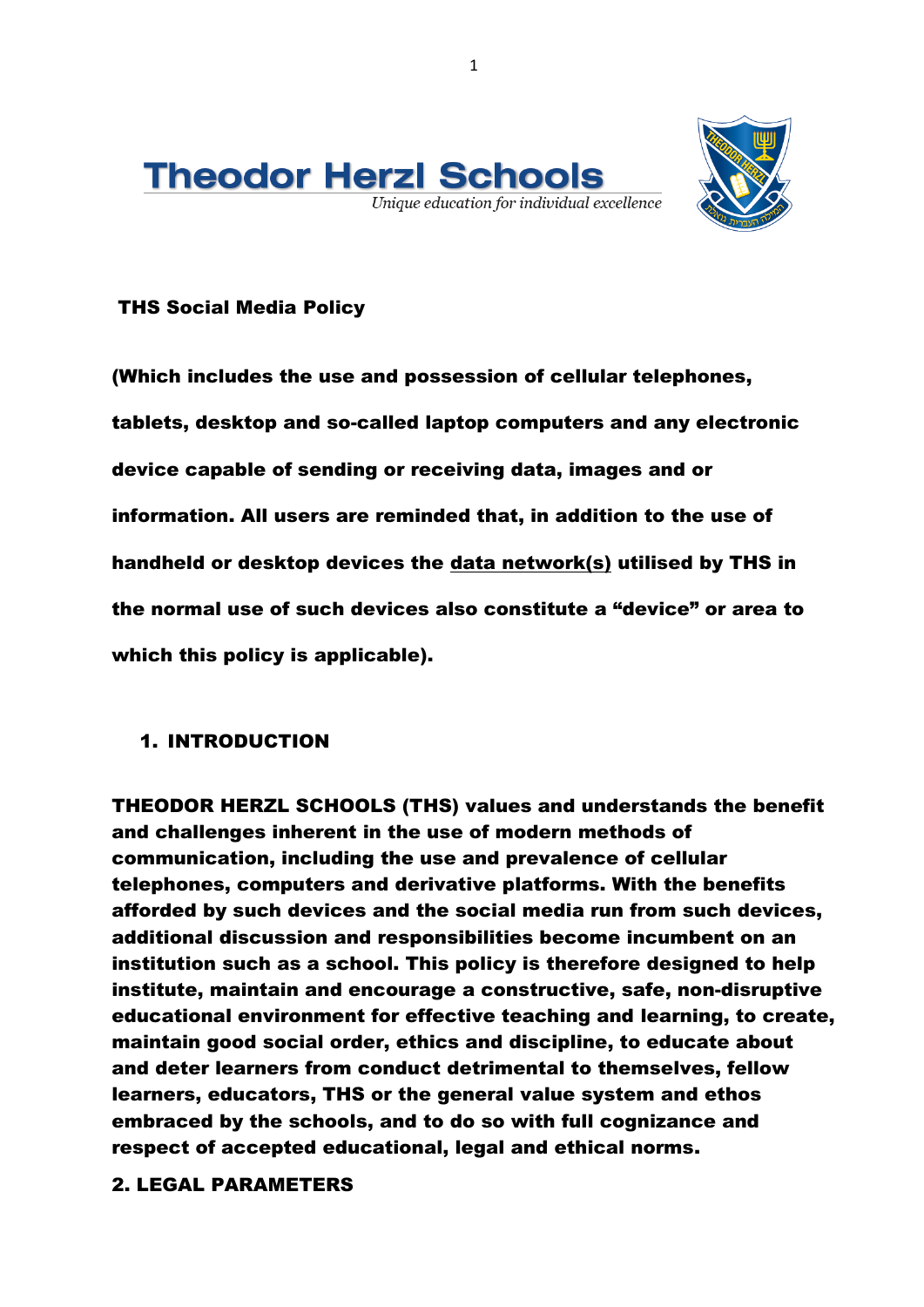THS accepts the following foundational norms and points of departure for purposes of this policy:

- 1. Given the need for school safety and the protection and well-being of individual learners, the authority of the school to conduct searches is held to pre-empt an individual learner's right to privacy. Consequently, school officials are empowered to conduct searches of a pupil's property when there is reasonable suspicion that s/he may be in violation of a school rule, a policy or the law.
- 2. All school-related property is subject to search at any time. Schoolrelated property includes but is not limited to computers, cellphones and related or similar devices, and items used during or in the support of education-related programmes or activities, and in respect of this policy is deemed to include also privately owned devices brought onto the school property or to any school sponsored or school related activity or function.
- 3. Before undertaking a search of any privately-owned device however, the school official performing such search must have a reasonable suspicion that the learner has indulged in an action that violates the law, a school rule, policy or that a failure to conduct such search may amount to the prejudice of a specific learner, the learners of THS in general or the operational interests of THS.
- 4. 'Reasonable suspicion' may be created by eyewitness observations or reports, information from a normally reliable informant, suspicious behaviour or any relevant information.

# 3. ACCEPTABLE USAGE

The following list, which is neither exhaustive nor exclusive, provides examples of practices which are deemed acceptable in terms of this policy:

- 1. The authorised and monitored use of handheld devices like cellphones, iPhones, BlackBerrys, IPad and other electronic devices in order to enhance classroom learning with instructions from the teacher in the classroom.
- 2. Parental / guardian contact with children before and after school hours, and during breaks.
- 3. Tracing of the whereabouts of family members and friends, liftgivers and the like during the allowed time slots when these handheld devices can be used.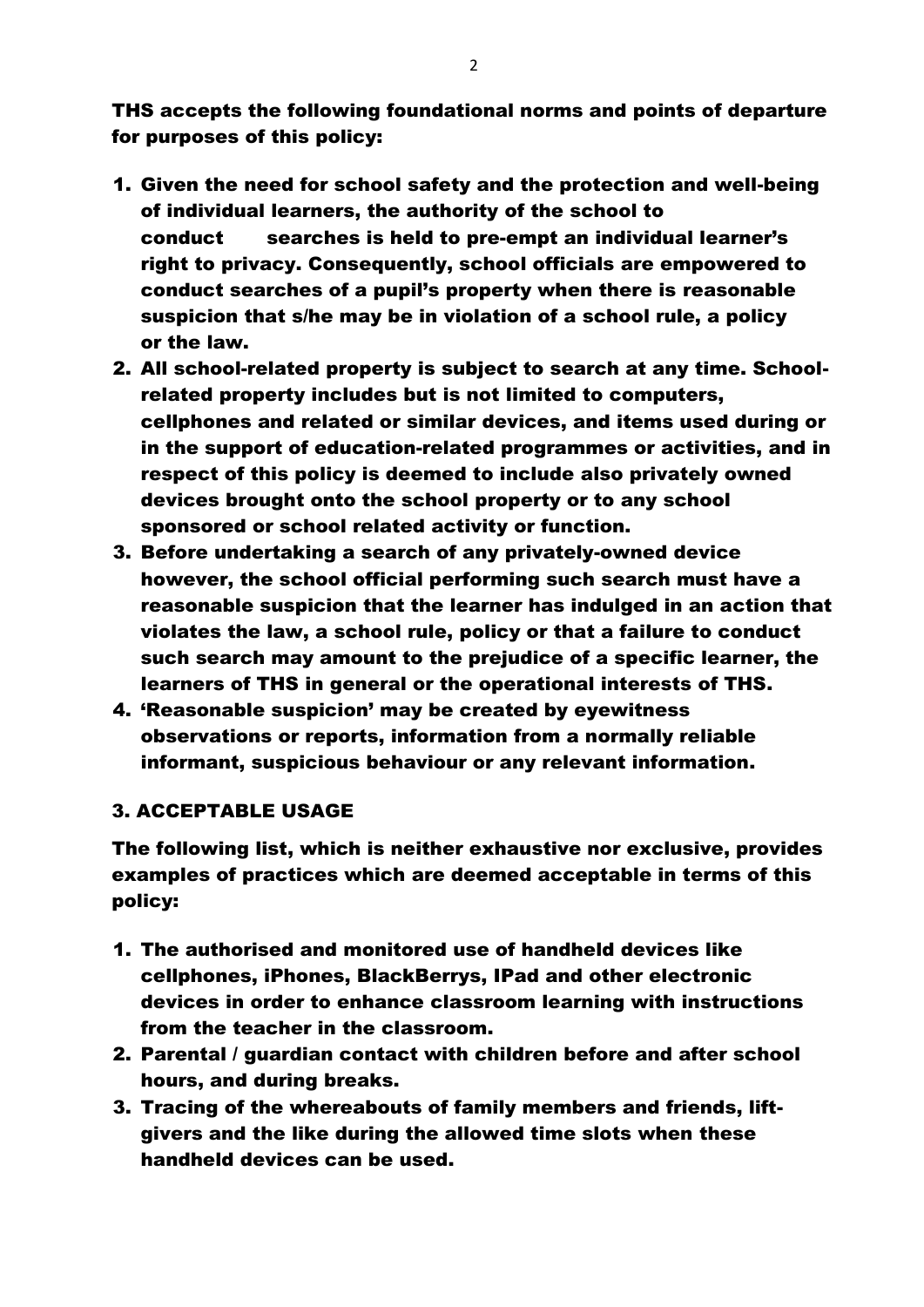- 4. The rescheduling of lifts or extracurricular activities for example in the light of changed weather conditions, unforeseen delays or earlier than expected ending of activities during the allowed time slots when these handheld devices can be used.
- 5. The enhancement of classroom notes, e.g. by means of recording a teacher's lessons and recording a picture of the board PROVIDED THIS IS AUTHORIZED IN ADVANCE BY THE TEACHER.
- 6. The taking of pictures of own projects to show to parent(s) / guardian(s) thus allowing them to be involved in group class activities.
- 7. Communication during an emergency situation, e.g. in order to reach the authorities or a medical provider.

#### 4. UNACCEPTABLE PRACTICES

The following list, which is neither exhaustive nor exclusive, provides examples of practices which are deemed unacceptable in terms of this policy:

- 1. Disrupting academic time e.g. by allowing the ringing or transmitting of any noise, vibration or disturbance of cellphones or the sending or receiving of text messages (on any platform) during class, or updating or checking of status or events on various social media platforms during class time. Learners may use their cellphones / electronic devices before school until the first bell. Thereafter, cellphones / electronic devices must be switched off until first break where calls / messages may be received. In the remaining sessions on either side of the second break, the same rule applies. Learners are free to use their cell phones after 14h15.
- 2. The theft, borrowing, using, breaking, damaging, defacing, hiding, removing or going into the memory or storage capacity of a cellphone or electronic device belonging to someone else.
- 3. Sending hoax bomb or other threats to anyone whatsoever.
- 4. The use of cellphones to circumvent exam rules or procedures.
- 5. Using such device(s) in the execution or aiding and abetting of a crime, civil offence and / or disturbance and / or an offence in terms hereof or school rules in general.
- 6. The use of a cellphone in the selling or distribution or procurement of alcohol, drugs or other banned or illegal substances, the dissemination of threats, cyberbullying or harassment, unwanted text messaging, or the arrangement or coordination of anti-social activities.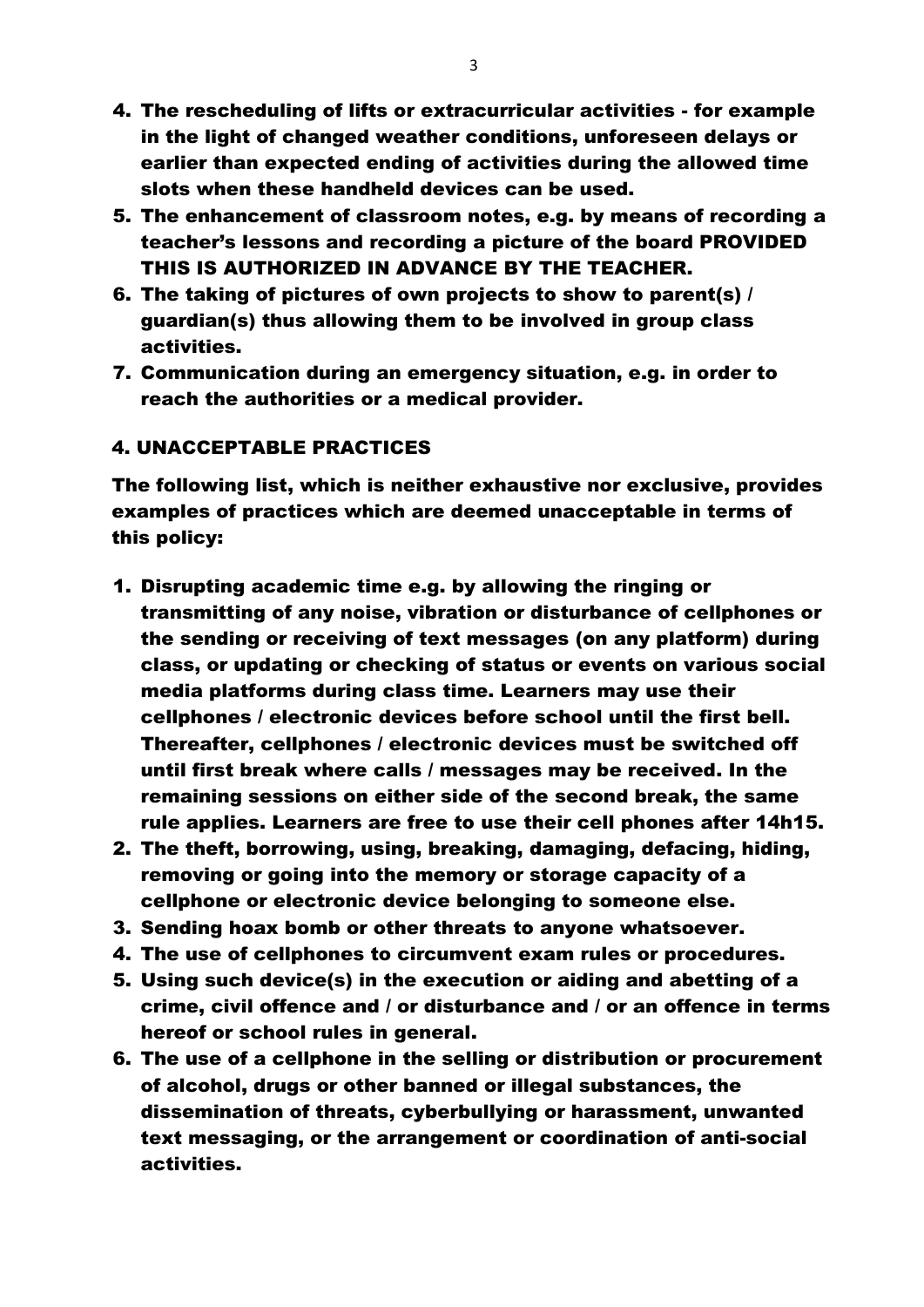- 7. The taking, viewing or distribution of inappropriate photos, making video clips of fighting, capturing inappropriate sexual behaviour of learners, or downloading and / or disseminating inappropriate images from the internet.
- 8. The provoking of a teacher, and then capture and circulate the resultant response, and / or the unauthorised electronic recording of any conversation or discussion. Users are reminded that such unauthorised recording constitutes a criminal offence.
- 9. The playing of music through sound amplification equipment. Music can only be listened via amplification or other devices if prior permission for such use has been obtained.
- 10. Publishing, posting, distributing or disseminating material or information that THS determined or may determine is threatening, harassing, illegal, obscene, defamatory, slanderous, unlawful or hostile towards any individual or entity. This includes the spreading of rumours and misinformation.
- 11. Publishing, posting, distributing or disseminating material or comments that infringes on the rights and privacy of THS, its teachers or any individual or entity. This includes personal attacks or comments disparaging an individual or group.
- 12. Learners who choose to submit content onto websites or other forms of online media must ensure that their submission does not reflect poorly upon the school and bring the name of the school into disrepute.

# 5. BRINGING CELL PHONES AND ELECTRONIC DEVICES TO SCHOOL

Within these parameters, pupils are allowed to bring cellphones to school on the understanding that:

- 1. The use of cellphones and electronic devices at school is a privilege which may be forfeited, either temporarily or permanently, by any pupil not abiding by the school's Code of Conduct or the stipulations of this policy.
- 2. Learners are personally and solely responsible for the security of their cellphones and electronic devices, including airtime and data stored thereon. Not the school, the staff nor any Board member will assume any responsibility for theft, loss, or damage of a cellphone or electronic device, or any unauthorised use thereof.
- 3. There will be no use of a cellphone or electronic device in any manner whatsoever during class time or in classrooms, except where such usage is specifically authorized in terms hereof or by teachers for legitimate educational purposes as part of the lesson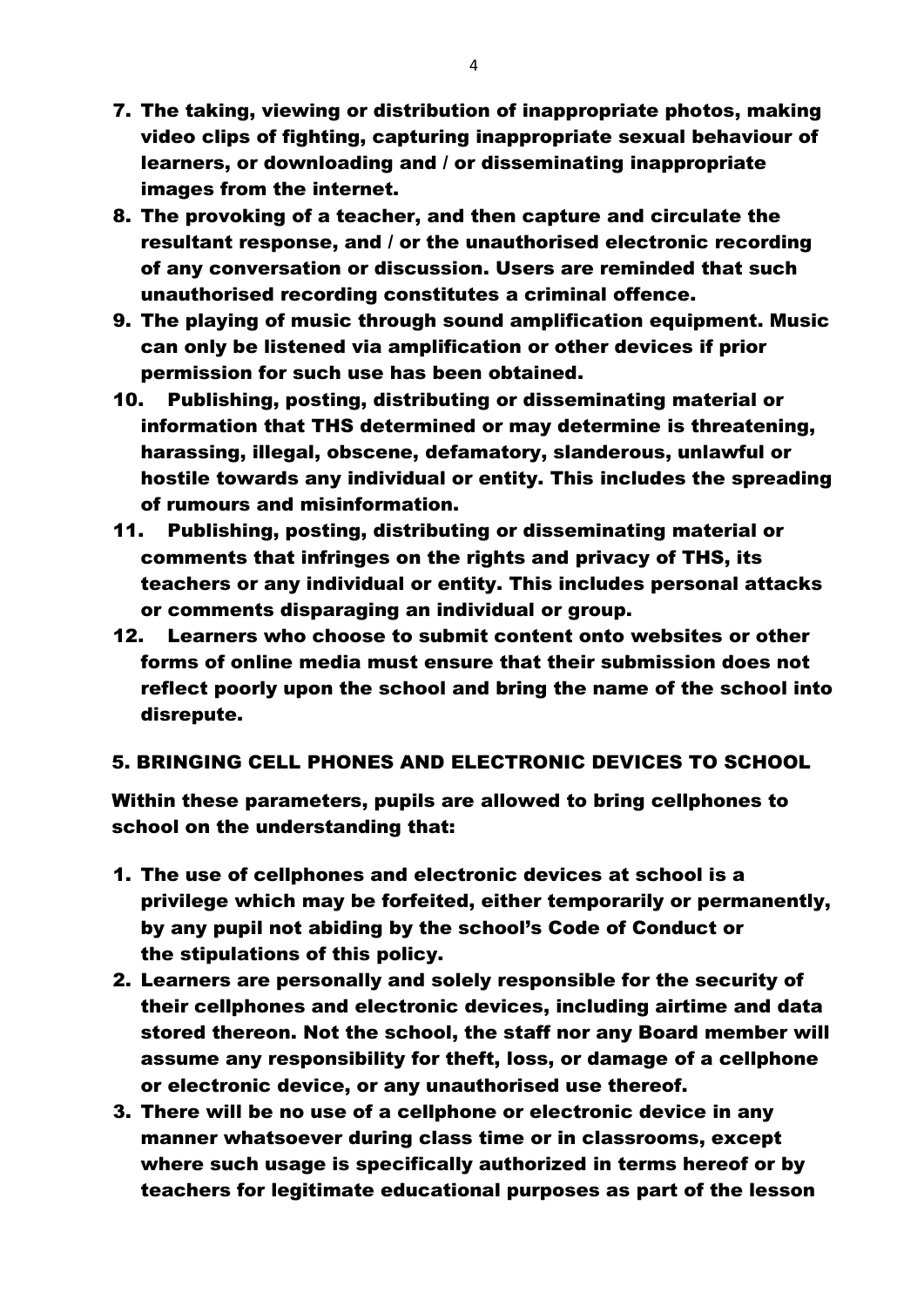plans and / or academic programmes. Such usage is at the sole discretion of the supervising teacher who is responsible for monitoring, controlling and overseeing such usage.

- 4. The use of a cellphone or electronic device to capture, store or transmit unauthorized pictures or undesirable, illegal or pornographic material is strictly prohibited on the school premises, during school-sponsored or educational activities or outings, or while travelling to and from school or school sponsored outing or activities, again except where such usage is specifically authorized by teachers. Such authorization will normally only be granted for legitimate, broad educational purposes as part of lesson plans and / or academic, sporting, cultural or service programmes. Such usage will be permitted at the sole discretion of the supervising teacher who will be responsible for monitoring, controlling and overseeing such usage.
- 5. Use of cellphones or electronic devices before the beginning of the school day, or after its conclusion, will not be controlled by the school with the proviso that no provisions of the school's Codes of Conduct are broken, and no actions, even if conducted after hours and off THS premises, will impact or reflect negatively on THS, its educational ethos and reputation, or any individual teacher, learner or group forming part of or connected with THS.

#### 6. OWNERSHIP AND PRIVACY

1. While cognisant of private ownership of material and recordings of information, including data and images, that may be stored on an individual's electronic device(s) as referred to herein, and in order to manage the wellbeing and safety of all who are part of the school and to maintain the integrity of school systems, THS reserves the right to check on usage and content (including by random monitoring) of any files, messages, pictures, images or similar which are created, received, stored, transferred to, viewed, read, sent from or received using a cellphone or other device present on school property, at a school or school-sponsored function or activity, or on the way to school or school sponsored activities regardless of whether the device was actually used on school property, at a school function, or not. In this regard all users of electronic devices on THS property or off property as defined herein grants THS permission to access such data, and to, where necessary, confiscate such device(s) where necessary so as to establish any possible contraventions of this policy.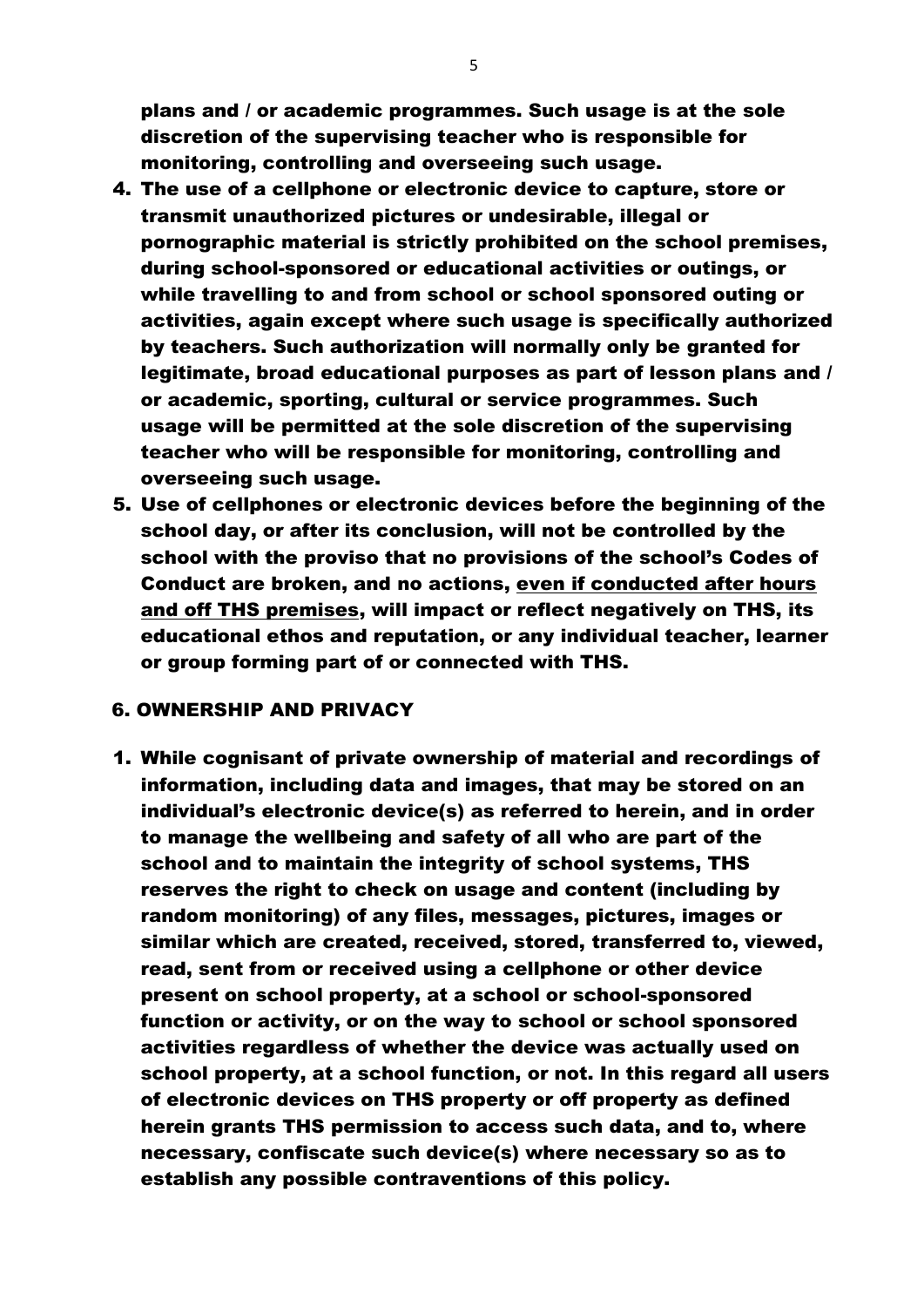- 2. Access to the worldwide web, e-mail services, and the internet and school servers at this school are filtered and managed in-house. Communication via e-mail on the school system cannot therefore be regarded as private, and the same conditions apply to messages, data or images on any cellphone or similar device brought to, found at or used on or in close proximity to the school premises, at / or during school or at a school or school sponsored function or activity.
- 3. It is a condition of the use of the permission granted in terms of this policy that the school has the right to investigate the e-mail or account and equipment, including cellphones and similar devices, and also social networking domains such as Facebook and Twitter of any user who, in the opinion of the Principal or his / her delegate, which opinion shall be based on reasonable suspicion and/or firsthand eye-witness reports, might be transgressing the rules or the spirit of this policy.
- 4. In the event of any part of this policy being transgressed by a pupil or other person using the equipment brought to school or a school or school sponsored activity, or belonging to or in the possession of a pupil at school or a school or school-sponsored or schoolapproved activity, the following sanctions may be applied:
	- 6.4.1 Any staff member who sees a learner using a cellphone in contradiction of the specifications of this code, shall confiscate the device and hand it in to Reception for safe-keeping. Date, time, name of learner, name of teacher who confiscated the device, name of the owner of the cellphone and reason for the confiscation must be handed to the front office for recording. Details of evidence of inappropriate content must be reported to the Principal.
	- 6.4.2 If it is suspected, based on reasonable grounds, firsthand, eyewitness reports or clear evidence that anyone is using a cellphone in contradiction of any of sections 4.3 to 4.12, and 5.3 of this code, those authorised to do so by the Principal will be expected to intervene and inspect the contents of the device to determine whether it has been or is being used for a purpose which is contrary to school policy.